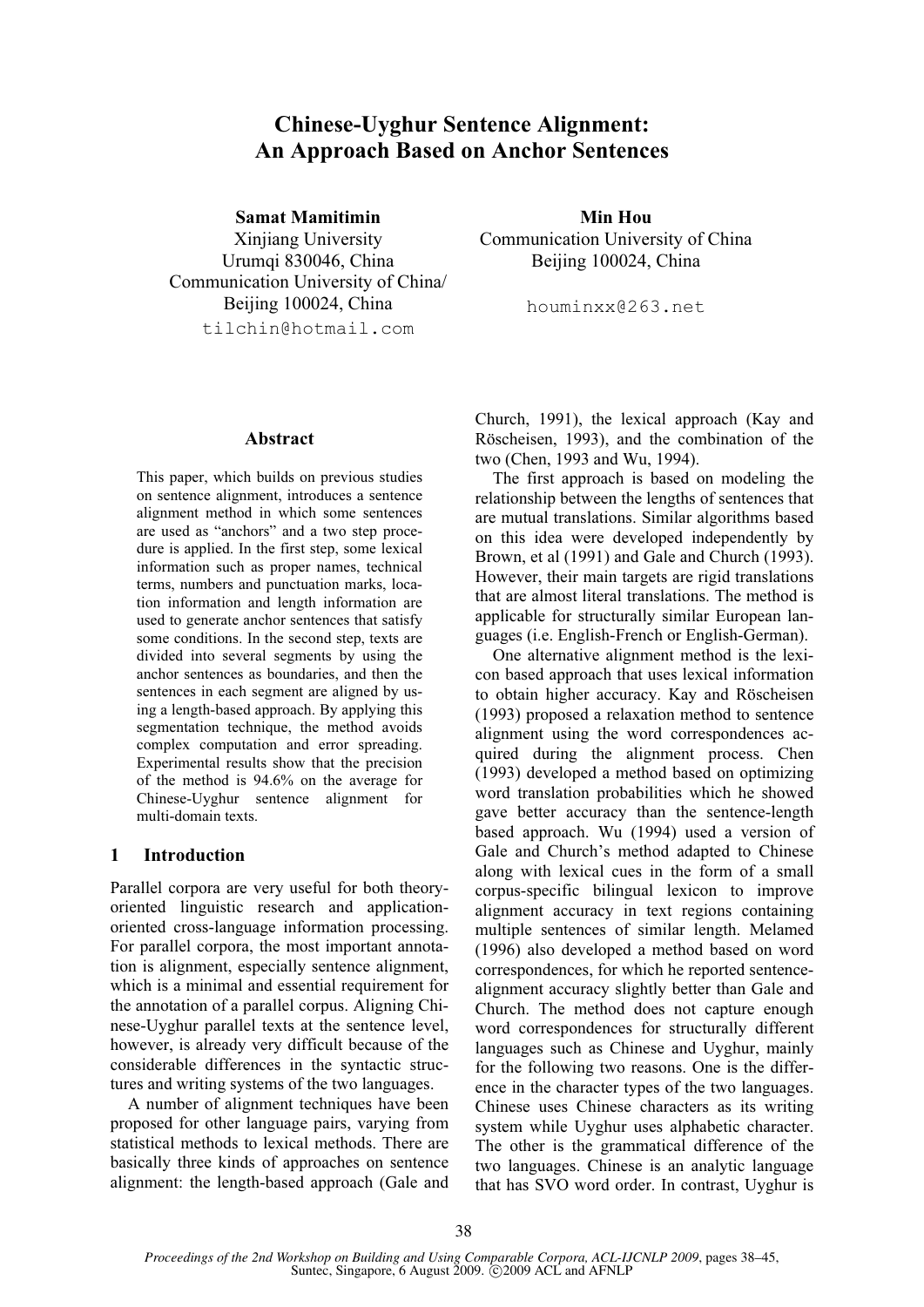a suffixing and agglutinative language that has SOV word order. Thus, it is impossible in general to apply the simple-feature based methods to Chinese-Uyghur sentence alignment.

This paper, on the basis of other sentence alignment methods, introduces an anchor sentence based sentence alignment method, in which some sentences are used as "anchors" and two steps are applied. In the first step, some lexical information such as proper names, technical terms, numbers and punctuation marks, location information and length information are used to generate anchor sentences that satisfy some conditions. In the second step, texts are divided into several segments by using anchor sentences as boundaries, and then the sentences in each segment are aligned by using a length-based approach.

# 2 The Chinese-Uyghur Parallel Corpus

Uyghur is a Turkic language spoken by Uyghur people in Xinjiang Uyghur Autonomous Region of China and adjoining areas, which has about 9 million speakers. As one of the official languages in Xinjiang, Uyghur is widely used in many fields such as education, communication, publication, etc. Bilingualism in Xinjiang requires translation from Chinese to Uyghur or in the opposite direction. Therefore, it is possible and essential to build a Chinese-Uyghur parallel corpus for teaching and research in translation, bilingual lexicography, linguistics, and other NLP applications. Consequently, we began to build a Chinese-Uyghur parallel corpus for linguistic research, translation studies, teaching and applications such as machine translation. The corpus is a sentence aligned general corpus of medium size.

So far, over 1 million characters of Chinese texts, in total 263 texts, and their corresponding Uyghur texts have been collected from several sources and included into the raw corpus after sampling. The corpus texts cover a variety of styles, such as fiction, scientific texts, government documents, law texts, daily conversation and other texts. Presently, the size of the corpus is smaller than we expected because it is not easy to obtain such digital text data which also needs to be processed before it can be included in the corpus. The main sources of text data are published books, news papers, magazines and some web pages. The proportions of the different genres in the corpus are shown in Figure 1.



Figure 1. Genres and their percentages counted in tokens

# 3 System Overview

There is no previous work or approach specific to Chinese-Uyghur sentence alignment. So we firstly examined many papers related to the subject to find an appropriae method for Chinese-Uyghur sentence alignment. Most approaches share many common properties in the methods they use and suggest only small modifications to the earlier approaches. The length based method is suitable for aligning a very large bilingual corpus. Since it does not use any lexical information for the alignment task, it can be used between any pair of languages. However, in distant languages where characters differ, it is not so efficient. One alternative alignment method is the lexicon based approach that uses lexical information offering the potential for higher accuracy. However, it is not easy to capture enough word correspondences or cognates for Chinese and Uyghur. We may use bilingual dictionaries as an external resource to retrieve all possible word translations in such sentence alignment tasks. However, this is time-consuming and rather complex because word segmentation and lemmatization have to be done before the process of word matching can be started. Secondly, we tried some tentative methods to Chinese-Uyghur sentence alignment. According to the preliminary examination, it is generally not possible to apply the simple-feature based methods to Chinese-Uyghur sentence alignment.

Finally, we decided to apply a mixed approach to obtain better and more efficient results by combining the three criteria: length, lexical information and location information. Below are the detailed descriptions of this approach.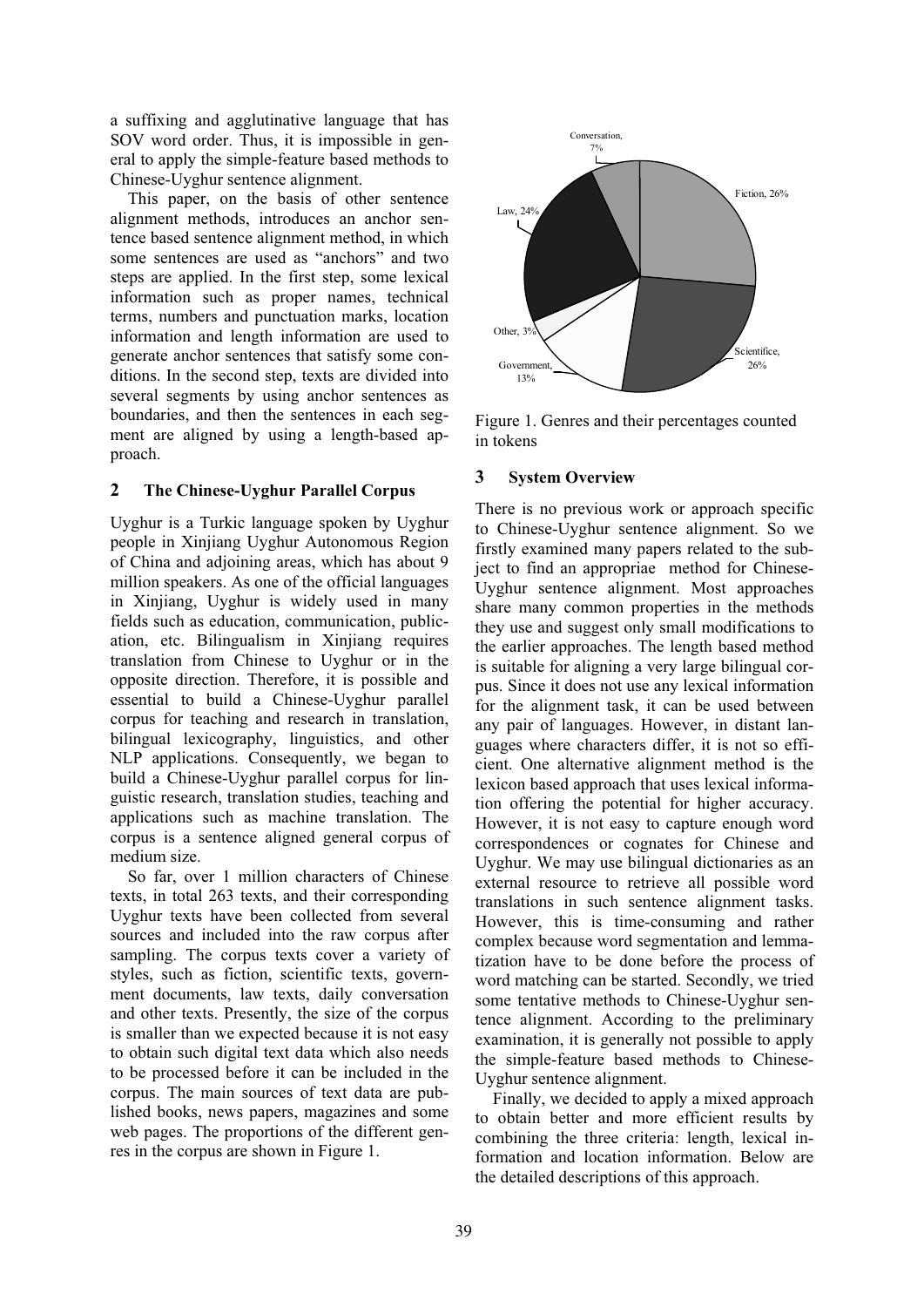Our algorithm combines techniques adapted from previous work on sentence and word alignment. Our method is similar to Wu's (1994) in that it uses both sentence length and lexical information. But in our method, some lexical correspondences are used to find anchor sentences. Our method is similar to Simard's (1992) in that it uses cognates or anchors for sentence alignment. But in our method length information and anchors are used at different stages of sentence alignment. Our method is similar to Melamed's (1999) in that it uses a bitext mapping technique to locate anchor points, but it uses sentences as anchor points instead of words or characters. A segmentation technique that splits the text into several sections is also introduced to improve the length-based approach. As we can see from Figure 2, a two-step approach is applied to Chinese-Uyghur sentence alignment.



Figure 2: Flowchart of Chinese-Uyghur sentence alignment

In the first step, some (1:1) sentence pairs, called anchor sentences, are extracted by using lexical information, location and length information. A three-phase method is applied to anchor sentence extraction which will be explained in the following section.

In the second step, texts are divided into several segments by using these sentences as anchors, and then all sentences in each segment are aligned by using a length-based approach.

# 4 Anchor Sentence Extraction Algorithm

#### 4.1 Anchor Sentence

Brown (1991) firstly introduced the concept of alignment anchors when he aligned the Hansard corpus. In our method, we also introduced this concept, which in our case are anchor sentences. In a parallel corpus, the anchor sentences are specific (1:1) sentence pairs that are strongly related and that satisfy some conditions. All such

sentence pairs which were extracted from bilingual texts during the first step are seen as anchor sentences. These anchors divide the whole texts into short aligned segment. The goal of anchor sentence extraction is to divide the source text and the target text into one-to-one smaller segments. And using this segmentation, we attempt to improve the sentence alignments produced by the length based alignment. Sentence alignment tends to be better with shorter segments and, consequently, better sentence alignments are obtained.

For anchor sentence extraction, we applied a bitext mapping technique. A bitext map is a set of pairs  $(x, y)$ , where x and y refer to precise locations in the first and second texts respectively, with the intention of denoting portions of the texts that correspond to one another (Simard, 1998). However, we used a bitext map of sentence pairs instead of words or characters to point out the correspondences between these anchor sentences (See Figure 3).



Figure 3. Bitext map of sentence alignments

The horizontal axis denotes the sentence number in the Uyghur text, and the vertical axis denotes the sentence number in the Chinese text. The anchor sentences, which are shown as anchor points in the bitext map, can be characterized by three properties:

Injectivity: no two anchor points in a bitext map can have the same x or y coordinates.

Linearity: anchor points tend to line up straight. In other words, all anchor points are to appear around a straight line.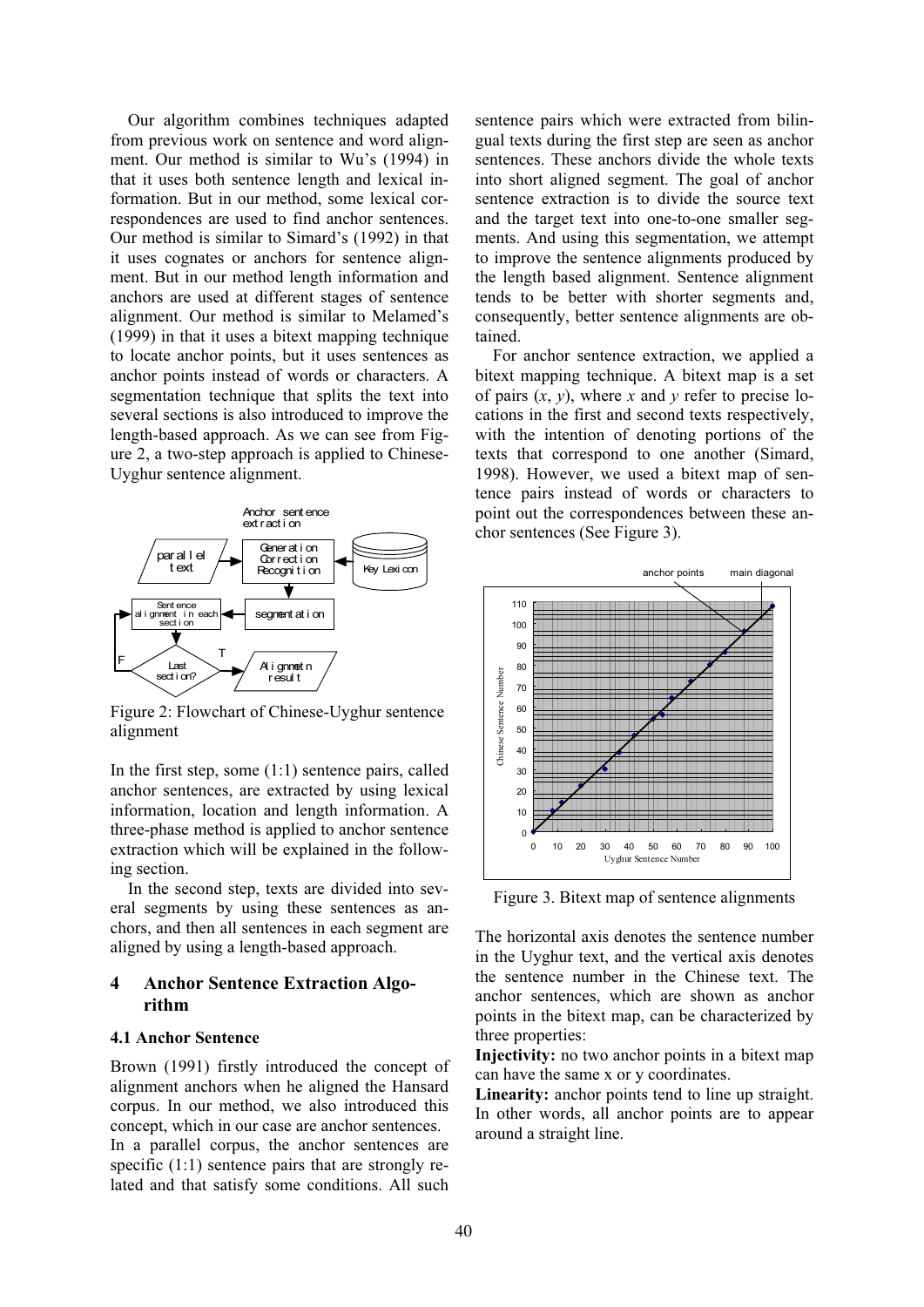Low variance of slope: The slope of the anchor points is rarely much different from the bitext slope.

### 4.2 Algorithm Description

In our anchor sentence extraction algorithm, a three-step process is applied to extract anchor sentences. In other words, the search for each anchor sentence pairs alternates between the following three steps: generation phase, correction phase and recognition phase.

Generation phase

In the generation phase, the algorithm generates candidate anchor sentence points within a search rectangle. We define a search rectangle as follows: Rectangle(x, y,  $x+3$ ,  $y+3$ ) in which  $x=$ last anchor point $(x)$  and y=last anchor point $(y)$ .

The first search rectangle is anchored at the origin of the bitext map where  $x=0$ ,  $y=0$ . Subsequent search rectangles are anchored at the previously found points.

In this step, the search for an anchor sentence begins in a small search rectangle in the bitext map, whose diagonal is parallel to the main diagonal. If no candidate points are found, the search rectangle is proportionally expanded by the minimum possible amount, and the generation cycle is repeated. The rectangle keeps expanding until at least one acceptable point is found. Three kinds of information such as sentence length, location information and lexical information are used to generate anchor points. Sentence pairs that satisfy the following three conditions are added to the candidate anchor sentence array.

# (1) Sentence length ratio

As was shown in the sentence alignment literature (Church, 1993), the sentence length ratio is also a very good indication of the alignment of a sentence pair.

In our method, for sentence pair  $P(c, u)$ , if Len-Ratio(c,u)∈[MinLenRatio, MaxLenRatio], sentence pair P(c,u) would be candidate anchor sentences, in which LenRatio(c,u)=  $L_c/L_u$  ( $L_u$  is Uyghur sentence length,  $L_c$  is Chinese sentence length).

MinLenRatio and MaxLenRatio are calculated by using following formula: MaxLenRatio= $C' + A/(L_c + B)$ 

MinLenRatio=  $C'$ -A  $(L_c + B)$ 

 $C' = (C + Len(C)/Len(U))/2$ 

The constant C is the expected number of Chinese characters per Uyghur word. C´ is the

weighted value when taking text size into account, the values of the constants are A=10,  $B=14$ .

# (2) Matching score

If the matching score of a sentence pair is above the threshold (we set the threshold  $= 1.1$ ), it is considered a candidate anchor sentence. By applying this condition, we reject some sentence pairs with a matching score smaller than the threshold. The matching score is calculated according to the matching degree of the key lexicon and punctuations as described in section 4.3.

# (3) Maximum Angle Deviation (MAD)

According to the properties of the anchor sentences, the slope of the anchor points should not be much different from the bitext slope. So some sentence pairs are rejected by setting a maximum angle deviation. The angle of each anchor point's least-squares line is compared to the arc tangent of the bitext slope. The anchor point is rejected if the difference exceeds the maximum angle deviation threshold (MAD=3). The angle between the least-squares line and the bitext slope is calculated according to the following formula:

$$
\theta = \arctan\left(\frac{|A - B|}{1 + A^*B}\right)
$$

In this formula, A is the slope of the leastsquares line, B is the bitext map slope.

This filtering process generates anchor sentences with higher accuracy; however, it causes errors in some cases. So, we introduced another correction phase in order to reject some wrongly aligned sentence pairs.

# Correction phase

In this step, some candidate sentences that are no anchor sentences are eliminated according to characteristics of anchor sentences, namely the length ratios of corresponding segments.

First, the algorithm checks if there are any conflicts between anchor points. The injective property of anchor sentences implies that whenever two anchor points overlap in the x or y axis, but are not identical in the region of overlap, then one of the points must be wrong. To resolve such conflicts, we employed a lookup method to eliminate conflicting points.

Secondly, length ratios of corresponding segments divided by candidate anchor sentences are calculated according to a similar formula as used for the sentence length ratio in order to reject wrongly aligned anchor points.

If the length ratio of the segments LenRatio(c,u)∈[MinLenRatio, MaxLenRatio], the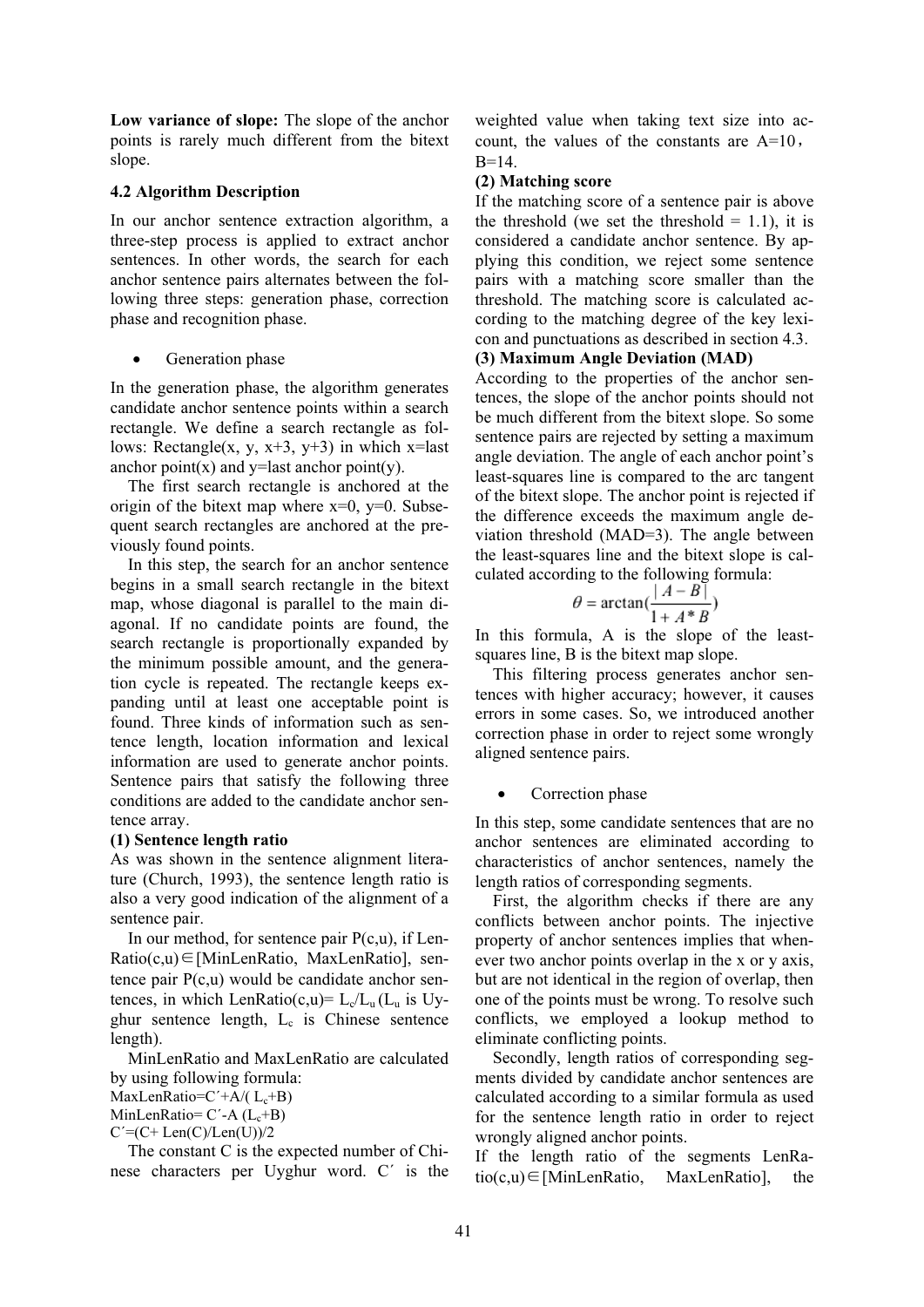candidate anchor sentence must be an anchor sentence, otherwise it should be eliminated. MinLenRatio and MaxLenRatio are calculated by using the following formulae:

MaxLenRatio= $C' + A/(L_c + B)$ MinLenRatio=  $C'$ -A  $(L_c + B)$ 

Recognition phase

A number of candidate anchor sentences can be obtained in a certain search region during application of the above two steps. For anchor sentence alignment, accuracy is more important than recall rate. So it is essential to introduce a recognition step in order to achieve higher accuracy by eliminating some unlikely anchor sentences. In the recognition step, one best anchor sentence pair is selected from candidate anchor sentences according to two parameters: matching score and length similarity score. The anchor selection algorithm gives a score to each proposed sentence pair during the recognition phase, and finds the alignment with the largest sum of scores. A parameter estimation method is described in the following section.

#### 4.3 Parameter Estimation

Matching score: As previous work suggests, lexical information is critical for sentence alignment, especially for finding anchor points. It is well-known that some proper names and technical terms have rigid translations in many languages; numbers and punctuations appear in the same or similar forms in both source text and translation text. In a parallel text, for instance, if a sentence contains a question mark, it is likely to be aligned to a sentence that also contains this mark, which can be a strong clue for sentence alignment. This is also true for Chinese-Uyghur translations.

However, in our method, lexical and nonlexical clues are not used to align all sentences, but to estimate matching scores and to find the best anchor sentences. We used multiple clues such as proper names, technical terms, punctuation marks and numbers.

In most cases, proper names, including person names, location names, organization names, and technical terms have unique translations that will be matched easily. But, the problem is that person names and technical terms are often unknown words. How to identify them is a difficult problem. In our case, we first collected some popular proper names and the most frequent technical terms into a small lexicon that we call

the key lexicon. More than 2000 words are included in the key lexicon at present. Then, a very simple searching method is applied to match corresponding words.

In addition, punctuation marks, including other symbols (e.g.  $\left(\partial H \mathcal{S} \right) \&$ ), are the most obvious clues in Chinese and Uyghur translation. The correlation between Chinese and Uyghur punctuations is extremely high as depicted in Table1.

| <b>Punctuation</b> | <b>Chinese</b> | Uvghur                                 |
|--------------------|----------------|----------------------------------------|
| full stop          | $\circ$        |                                        |
| question mark      | ?              |                                        |
| exclamation mark   |                |                                        |
| comma              | ٠              |                                        |
| ideographic        |                |                                        |
| comma              |                |                                        |
| semicolon          |                |                                        |
| colon              |                |                                        |
| quotation mark     | (655, 65)      | 6599<br>$\langle\langle\rangle\rangle$ |
| <b>bracket</b>     | $()$ $  $      |                                        |
| Title mark         |                | $\langle\langle\rangle\rangle$         |

Table 1. Corresponding punctuation marks in Chinese and Uyghur

For punctuation and numbers, no external resources but some rules are applied to estimate the matching degree of these clues.

The matching scores are calculated according to the average number of matched clues. In other words, the more matched proper names, technical terms, punctuation and numbers, the higher the matching score.

Length Similarity: Length similarity is a score that reflects the similarity between the length ratio of the current sentence pair and the expected length ratio. The following formula will be applied to calculate the length similarity of a proposed sentence pair (AiC, AiU):

LenSimilar( $A_iC$ ,  $A_iU$ )= $|Len(A_iC)/Len(A_iU)$ -C $|C|$ 

Hereby C is expected number of Chinese character per Uyghur words. We obtain C=2.01 experimentally. Len $(A_iC)$  and Len $(A_iU)$  are the sentence lengths of  $A_iC$ ,  $A_iU$ , respectively.

However, the sentence length ratio is not stable when a Chinese sentence is shorter than 10 characters. So it is necessary to add a weighting factor WF:

LenSimilar( $A_iC$ ,  $A_iU$  )= $|Len(A_iC)/Len(A_iU)$ -C $|/C$ \*WF

if  $Len(A_iC) \leq StableLen$ , then

WF  $=a*Len(A,C)/StableLen,$  else WF =1.

Hereby StableLen=10, a=0.5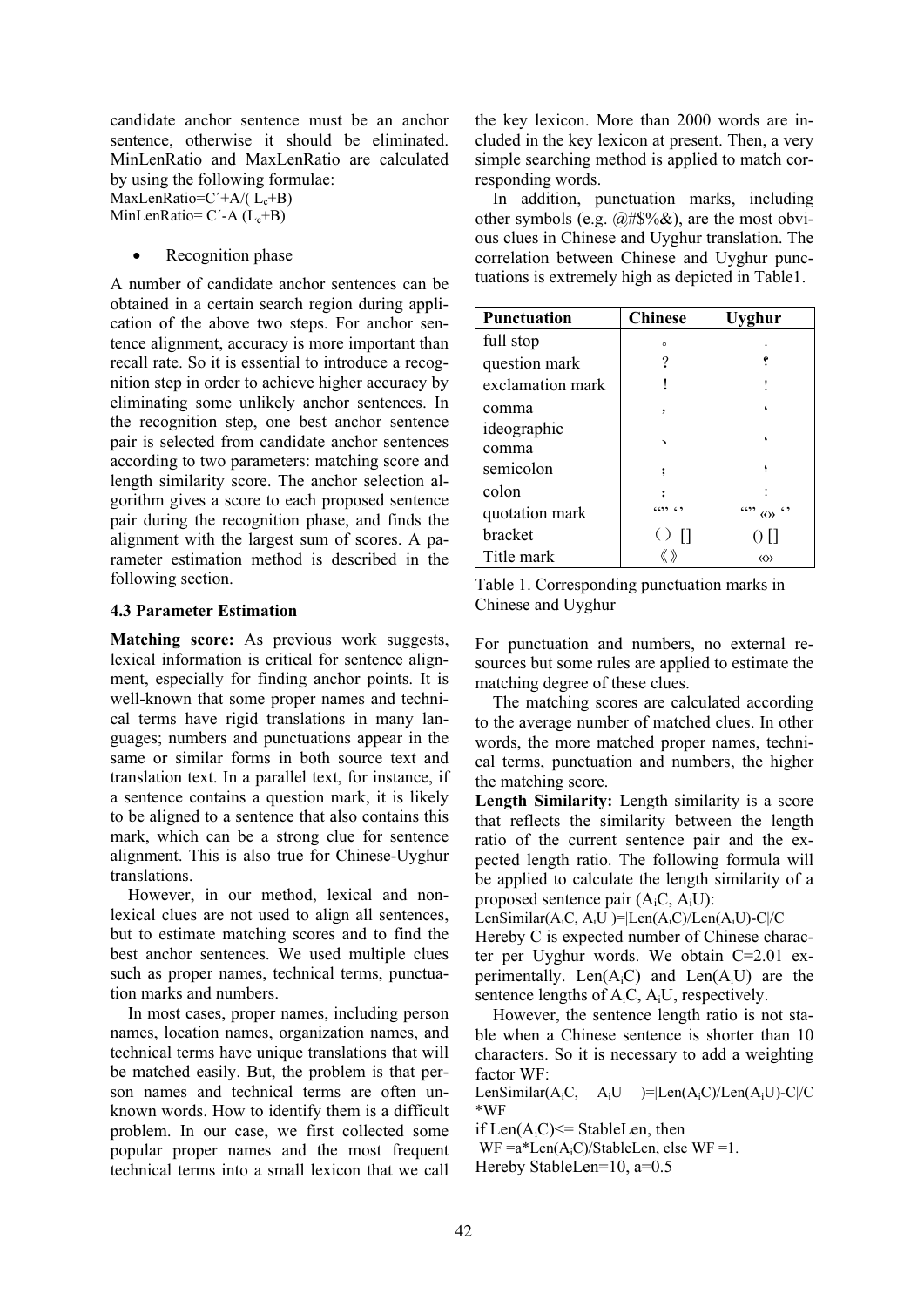The length similarity formula is also adjusted as follows:

LenSimilar( $A_iC,A_iU$ )= $|Len(A_iC)/Len(A_iU)$ -C' $|/C'^*$ WF

Hereby  $C'$  is the value weighted by the whole text size.

# 5 Length Based Sentence Alignment

According to previous work by Gale and Church, length-based approaches are simple and can achieve good performance for different language pairs. Because of this simplicity, many later researchers integrated this method to their sentence alignment methods. We also applied the lengthbased approach to the second step of sentence alignment.

#### 5.1 Measuring Length in Words and Characters

Different length measuring methods can be used in the length-based approach. Brown (1991) introduced the length-based algorithm based on the number of words in sentences, Gail and Church's algorithm is similar to the Brown's algorithm except that alignment is based on the number of characters in the sentences.

Uyghur is an alphabetic language while Chinese is a non-alphabetic language. Therefore, it is a difficult problem to select the best length measuring model. In general, a Chinese sentence does not have word boundary information; so one way to define Chinese sentence length is to count the number of characters in a sentence. Another way is to count how many words are in a sentence after word segmentation. For Uyghur sentences, we can similarly define the length in characters or in words.

In our case, we examined three possible length models described in the following Table 2:

| $L-1$ | Both Uyghur and Chinese sentences are |  |  |  |  |
|-------|---------------------------------------|--|--|--|--|
|       | measured in <i>characters</i>         |  |  |  |  |
| $L-2$ | Both Uyghur and Chinese sentences are |  |  |  |  |
|       | measured in words <sup>1</sup>        |  |  |  |  |
| $L-3$ | An Uyghur sentence is measured in     |  |  |  |  |
|       | words and a Chinese sentence is meas- |  |  |  |  |
|       | ured in <i>characters</i>             |  |  |  |  |
|       | $-11$ $-11$ $-1$                      |  |  |  |  |

Table 2. Three length models

The mean sentence length ratios, variances and correlation coefficients for each of the length models are calculated from hand aligned Chi-

 $\overline{a}$ 

nese-Uyghur texts of 988 sentence pairs. Statistics of the three sentence length models are shown in Table 3.

|        | L-1   | L-2   | L-3   |
|--------|-------|-------|-------|
| Mean   | 3.99  | 1.07  | 2.01  |
| Var    | 0.71  | 0.23  | 0.21  |
| Correl | 0.976 | 0.953 | 0.977 |

Table 3. Statistics of different length measuring methods

In general, the smaller the variance, the better the sentence length model should be. From Table 3, we can see that the character based length ratio model has significantly larger variance (0.71) than the other two models  $(L-2:0.23, L-3: 0.21)$ . This means L-1 is not as reliable as L-2 and L-3. Both L-2 and L-3 have similar variance, but L-3 is better than L-2 with regard to the correlation coefficient, which indicates that sentence lengths have higher correlation if the lengths of Chinese and Uyghur texts are measured in characters and words, respectively. A regression analysis of the three models also proved this result. So we applied the L-3 model to the length ratio examination and length based sentence alignment.

#### 5.2 Preliminary Statistics for the Lengthbased Method

A length-based sentence alignment program is based on a very simple statistical model of sentence lengths. The model makes use of the fact that longer sentences in one language tend to be translated into longer sentences in the other language, and that shorter sentences tend to be translated into shorter sentences. A probabilistic score is assigned to each pair of proposed sentence pairs, based on the ratio of lengths of the two sentences and the variance of this ratio. This probabilistic score is used in a dynamic programming framework in order to find the maximum likelihood alignment of sentences.

The parameters  $\tilde{C}$  and  $S^2$  are used for likelihood estimation. C is the expected number of Chinese characters per Uyghur words. The parameters C and  $S^2$  are determined empirically from a hand aligned parallel corpus of multidomain texts. According to our statistical results, we obtained  $C=2.01$  and  $S^2 = 3.24$ .

Brown (1991) assume that every parallel corpus can be aligned in terms of a sequence of minimal alignment segments, which they call "beads", in which sentences align 1-to-1, 1-to-2, 2-to-1, 2-to-2, 1-to-0, or 0-to-1. The alignment model is a generative probabilistic model for

<sup>&</sup>lt;sup>1</sup> Bbibst software is used for Chinese word segmentation.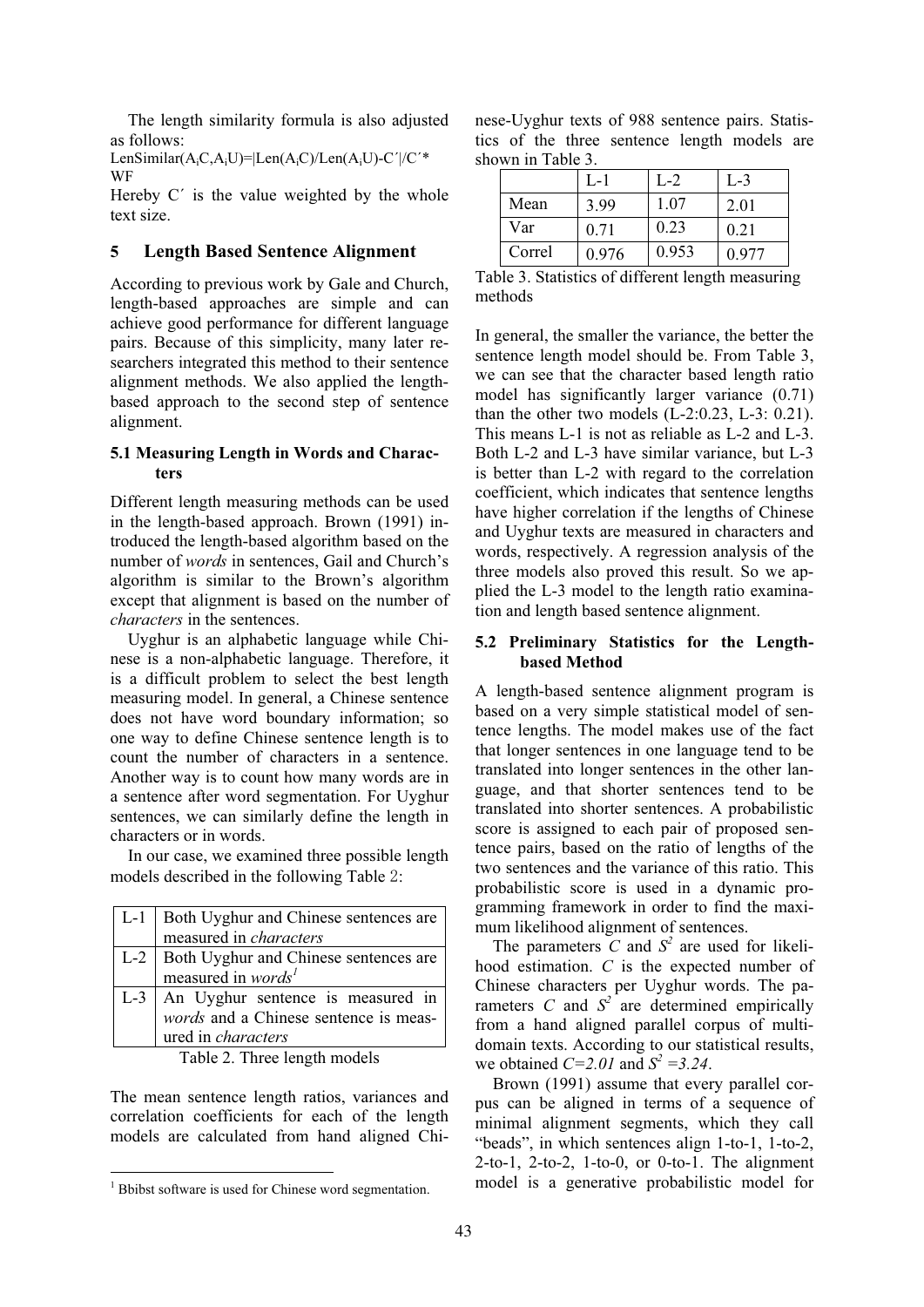predicting the lengths of the sentences composing sequences of such beads. The model assumes that each bead in the sequence is generated according to a fixed probability distribution over bead types. We also calculated the probability of different alignment types.

| Type           | Frequency      | Percentage $(\frac{6}{6})$ |
|----------------|----------------|----------------------------|
| 1:1            | 807            | 81.3                       |
| $1:0$ or $0:1$ | 5              | 0.5                        |
| $1:2$ or $2:1$ | 152            | 15.3                       |
| 2:2            |                | 0.7                        |
| 1:3 or $3:1$   | 20             | 2.0                        |
| other          | $\mathfrak{D}$ | 0.2                        |
| Total          | 993            | 100                        |

Table 4. Proportion of alignment types

From the above statistical results, it is clear that the correlation between the length of a Chinese sentence in characters and the length of its Uyghur translation sentence in words is extremely high. This high correlation suggests that length might be a strong clue for sentence alignment.

In our cases, we applied the length-based approach suggested by Gale and Church after some parameters had been changed.

# 6 Experimental Results

In this section, we report the results of experiments on aligning sentences by using two methods.

# 6.1 Test Corpus

In our experiment, we selected ten texts as our testing corpus. The texts are varied in length and genres as summarized in Table 2. T1, T2 and T3 are fiction texts; T4 is a law text; T5 and T6 are official documents; T7 and T8 are scientific texts, T9 and T10 are news and other articles. The total size of the corpus is 72,000 tokens, about 1300 sentence pairs.

# 6.2 Results

Firstly, we aligned sentences by using two approaches: a length-based algorithm, and an anchor sentence based algorithm. Then we manually checked the alignment results for errors and calculated precision and recall scores. Experimental results show that our anchor sentence based approach yields higher accuracy than the purely length based approach. The precision of the method is 94.6% on the average for Chinese-Uyghur sentence alignment on multi-domain

|                        |  | texts. This is 2% higher than that of a purely |  |  |  |
|------------------------|--|------------------------------------------------|--|--|--|
| length based approach. |  |                                                |  |  |  |

|                | length-based         |        | anchor<br>sentence<br>based        |        |  |
|----------------|----------------------|--------|------------------------------------|--------|--|
|                | Precision            | recall | precision                          | recall |  |
| T1             | 89.9                 | 89.3   | 94.2                               | 93.6   |  |
| T <sub>2</sub> | 94.9                 | 94.9   | 97.5                               | 97.5   |  |
| T <sub>3</sub> | 83.1                 | 84.5   | 86.4                               | 87.9   |  |
| T <sub>4</sub> | 100                  | 100    | 100                                | 100    |  |
| T <sub>5</sub> | 100                  | 100    | 100                                | 100    |  |
| T <sub>6</sub> | 98.8                 | 98.8   | 100                                | 100    |  |
| T7             | 98.5                 | 98.9   | 98.5                               | 98.9   |  |
| T <sub>8</sub> | 65                   | 66.7   | 72.5                               | 74.4   |  |
| T <sub>9</sub> | 89.1                 | 86.0   | 96.4                               | 93.0   |  |
| T10            | 96.8                 | 95.8   | 94.7                               | 93.8   |  |
| average        | 92.7<br>— 11<br>$ -$ | 92.8   | 94.6<br>$\sim$ 1<br>$\blacksquare$ | 94.8   |  |

Table 5. Experimental results

As we can see from Table 5, the error rates of the two methods vary from text to text. We analyzed all errors during sentence alignment in order to find reasons and solutions. The following is an error analysis.

#### 6.3 Error Analysis

Firstly, the style of a text affects the sentence alignment results. In law texts and official documents, precision is very high in comparison with the results in texts of other styles; even 100% accuracy has been achieved. The reason for this may be the language style of source texts and translated texts. The error rate is comparatively higher in fiction texts because of their free translation style.

Secondly, complex sentence beads that include deletion and insertion during translation affect the alignment accuracy. According to Table 7, complex alignment types that the current alignment algorithm did not take into consideration account for 2.2% of the errors in Chinese-Uyghur translations. So errors caused by these "unorthodox" translation patterns are unavoidable. There are many such errors in sample T8. By examination, we found that the number of sentences in the Chinese text (122 sentences) and corresponding Uyghur text (179 sentences) is so unbalanced that many complex alignment types are involved. This is a direct reason for the high error rate.

Finally, anchor sentences play an important role during alignment. However, we found that it leads to more mistakes once wrong anchor sentence are selected. For instance, in T9, just one wrong anchor sentence caused up to four errors